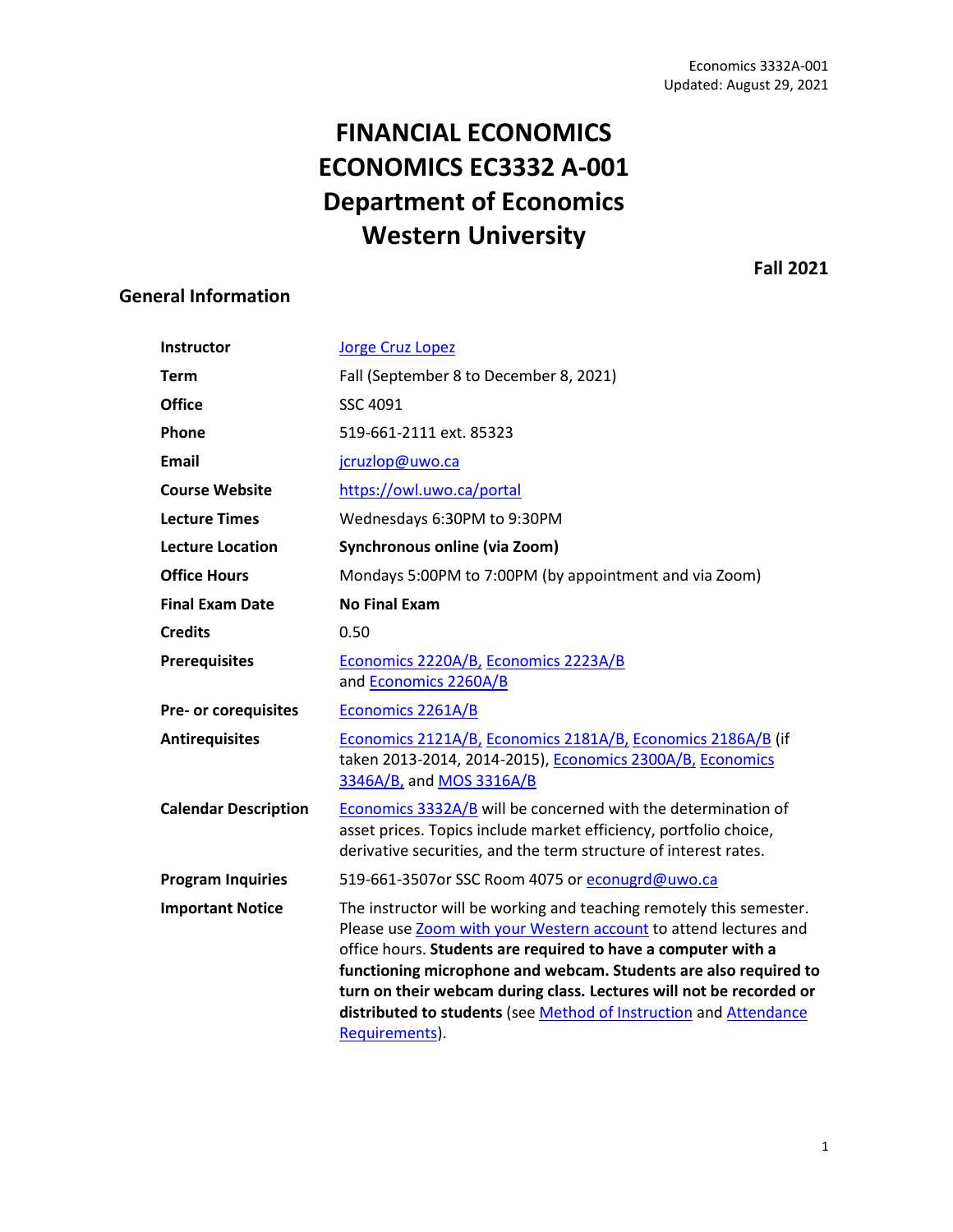# **Registration**

You are responsible for ensuring that you are registered in the correct courses. If you are not registered in this course, the Department will not release any of your marks until your registration is corrected. You may check your timetable by using the Login on the Student Services website at [https://student.uwo.ca.](https://student.uwo.ca/) If you notice a problem, please contact your home Faculty Academic Counsellor immediately.

# **Prerequisite Note**

The prerequisites for this course are[: Economics 2220A/B,](http://www.westerncalendar.uwo.ca/Courses.cfm?CourseAcadCalendarID=MAIN_011251_1&SelectedCalendar=Live&ArchiveID=) [Economics 2223A/B](http://www.westerncalendar.uwo.ca/Courses.cfm?CourseAcadCalendarID=MAIN_012276_1&SelectedCalendar=Live&ArchiveID=) and [Economics 2260A/B.](http://www.westerncalendar.uwo.ca/Courses.cfm?CourseAcadCalendarID=MAIN_005533_1&SelectedCalendar=Live&ArchiveID=) Pre- or corequisites for this course are: [Economics 2261A/B.](http://www.westerncalendar.uwo.ca/Courses.cfm?CourseAcadCalendarID=MAIN_002978_1&SelectedCalendar=Live&ArchiveID=) Antirequisites for this course are[: Economics 2121A/B,](https://www.westerncalendar.uwo.ca/Courses.cfm?CourseAcadCalendarID=HURON_014956_1&SelectedCalendar=Live&ArchiveID=) [Economics 2181A/B,](https://www.westerncalendar.uwo.ca/Courses.cfm?CourseAcadCalendarID=MAIN_026777_1&SelectedCalendar=Live&ArchiveID=) [Economics](https://www.westerncalendar.uwo.ca/Courses.cfm?CourseAcadCalendarID=MAIN_005730_1&SelectedCalendar=Live&ArchiveID=)  [2186A/B](https://www.westerncalendar.uwo.ca/Courses.cfm?CourseAcadCalendarID=MAIN_005730_1&SelectedCalendar=Live&ArchiveID=) (if taken 2013-2014, 2014-2015), [Economics 2300A/B,](https://www.westerncalendar.uwo.ca/Courses.cfm?CourseAcadCalendarID=KINGS_022920_1&SelectedCalendar=Live&ArchiveID=) [Economics](https://www.westerncalendar.uwo.ca/Courses.cfm?CourseAcadCalendarID=HURON_007862_1&SelectedCalendar=Live&ArchiveID=)  [3346A/B,](https://www.westerncalendar.uwo.ca/Courses.cfm?CourseAcadCalendarID=HURON_007862_1&SelectedCalendar=Live&ArchiveID=) and [MOS 3316A/B.](https://www.westerncalendar.uwo.ca/Courses.cfm?CourseAcadCalendarID=HURON_023793_1&SelectedCalendar=Live&ArchiveID=)

You are responsible for ensuring that you have successfully completed all course prerequisites, and that you have not taken any antirequisite courses. Lack of prerequisites may not be used as a basis for appeal. If you are found to be ineligible for a course, you may be removed from it at any time and you will receive no adjustment to your fees. This decision cannot be appealed.

If you find that you do not have the course prerequisites, it is in your best interest to drop the course well before the end of the add/drop period. Your prompt attention to this matter will not only help protect your academic record but will ensure that spaces become available for students who require the course in question for graduation.

Please note that to understand financial models, students must understand statistics. The course will include a review of some of the statistical principles needed for this the course. However, this review is not a substitute for having taken statistics courses. Students are responsible for reviewing and understanding the statistical principles covered in pre-requisite courses.

#### **Course Objectives**

This course is an introduction to financial economics. Its objective is to introduce students to the principles of financial asset pricing and investment decisions under uncertainty. Topics include financial institutions, time value of money, risk-return trade-offs, market efficiency, portfolio choice, the Capital Asset Pricing Model (CAPM), Arbitrage Pricing Theory (APT), fixed income securities and, if time permits, selected topics on derivative securities.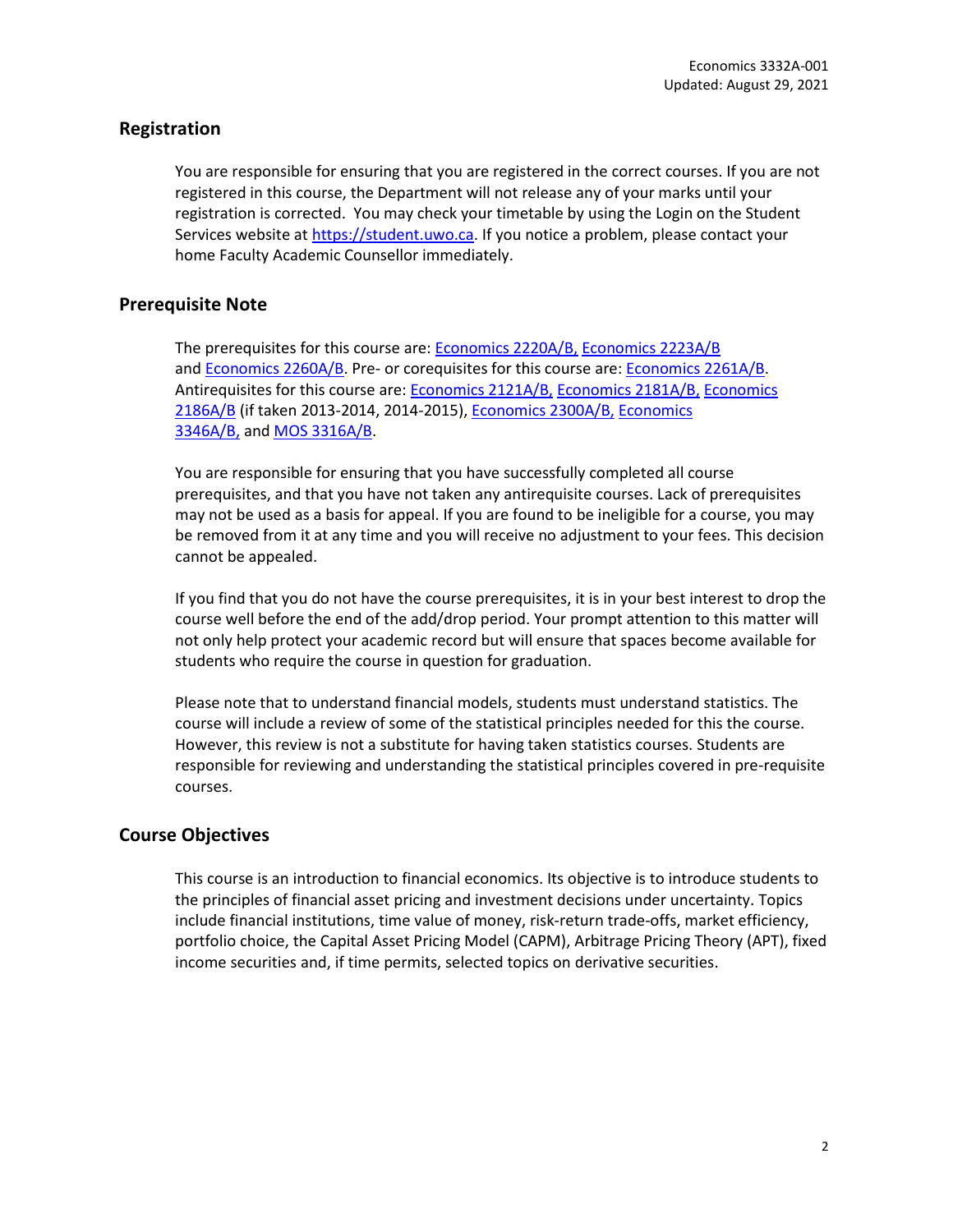# **Learning Outcomes**

After successful completion of the course, students should be able to:

- 1. Evaluate risk-return trade-offs in financial markets
- 2. Understand optimal portfolio allocation strategies
- 3. Understand the valuation of equity and fixed-income securities
- 4. Understand equilibrium and arbitrage pricing models
- 5. Develop simple investment and trading strategies
- 6. Understand the institutional environment governing financial markets in Canada

# <span id="page-2-0"></span>**Technical Requirements**

Students are required to have access to the following hardware and software while taking this course:

- Laptop or desktop computer with teleconferencing capabilities (i.e., with a working microphone and webcam).
- Stable, high speed internet connection
- Microsoft Word, Microsoft Excel, Microsoft PowerPoint and a PDF Reader/Editor
- Google Chrome or Mozilla Firefox (preferred for OWL)

The instructor is not responsible for providing technical support for any of the software or hardware required for this course. If you require technical assistance, please consult OWL's [Help page](https://owlhelp.uwo.ca/) or contact th[e Technology Services Helpdesk.](https://wts.uwo.ca/about-wts/contact.html)

# **Online Proctoring**

Tests, examinations and quizzes for this course might require the use of a remote proctoring service approved by the university (see [Western's Remote Proctoring website](https://remoteproctoring.uwo.ca/)). By taking this course, you are consenting to the use of these software services and to the recording of assessment sessions. You also acknowledge that you will be required to provide personal information (including some biometric data).

Completion of this course will require you to have a reliable internet connection and a device that meets the technical requirements for these proctoring services. More information about remote proctoring services, including technical requirements, is available on [Western's](https://remoteproctoring.uwo.ca/)  [Remote Proctoring website.](https://remoteproctoring.uwo.ca/)

The instructor is not responsible for providing technical support for proctoring services. If you require technical assistance, please consul[t Technology Services Helpdesk.](https://wts.uwo.ca/about-wts/contact.html)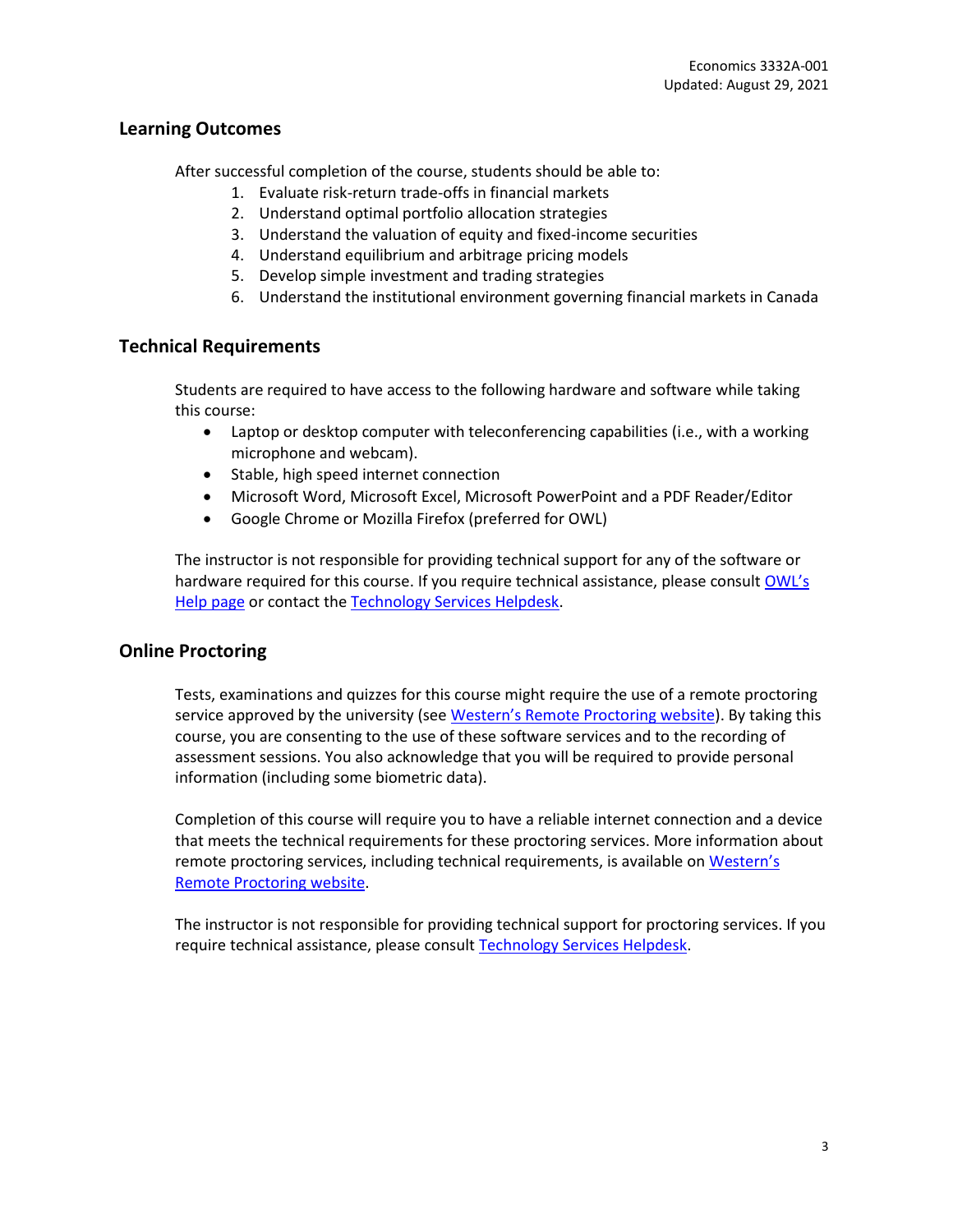# **Required Textbook**

Bodie, Z., Kane, A., Marcus, A.J., Switzer, L, Stapleton, M., Boyko, D., and Panasian, C. (2019), Investments, 9th Canadian Edition, McGraw-Hill Ryerson. ISBN-10: 1259271935.

# **Suggested Textbooks**

Students should consider reading the following books to support their learning and for future reference:

- Berk, J., DeMarzo, P., and Stangeland, D. (2018), Corporate Finance, 4<sup>th</sup> Canadian Edition, Pearson Canada. ISBN-10: 0134632281
- Campbell, J. (2017), Financial Decisions and Markets A Course in Asset Pricing, 1<sup>st</sup> Edition, Princeton University Press. ISBN-10: 0691160805.
- Cochrane, J. (2005), Asset Pricing, Revised Edition, Princeton University Press. ISBN-10: 0691121370.
- Hull, J., (2017), Options, Futures, and Other Derivatives, 10<sup>th</sup> Edition, Pearson. ISBN-10: 013447208X.
- Poitras, G. (2004), Security Analysis and Investment Strategy, 1<sup>st</sup> Edition, Wiley-Blackwell. ISBN-10: 9781405112482.

# **Additional Material**

Lecture notes, practice problems, assignments and other supplemental material will be available through the course website. Additional readings (e.g., book chapters, academic articles, etc.) will be available through the course website or the University Library.

Materials available for download from the course website will be posted in HTML, PDF, MS PowerPoint, MS Word or MS Excel format. Students should have access to the software packages needed to access these files while taking the course (se[e Technical Requirements](#page-2-0) section).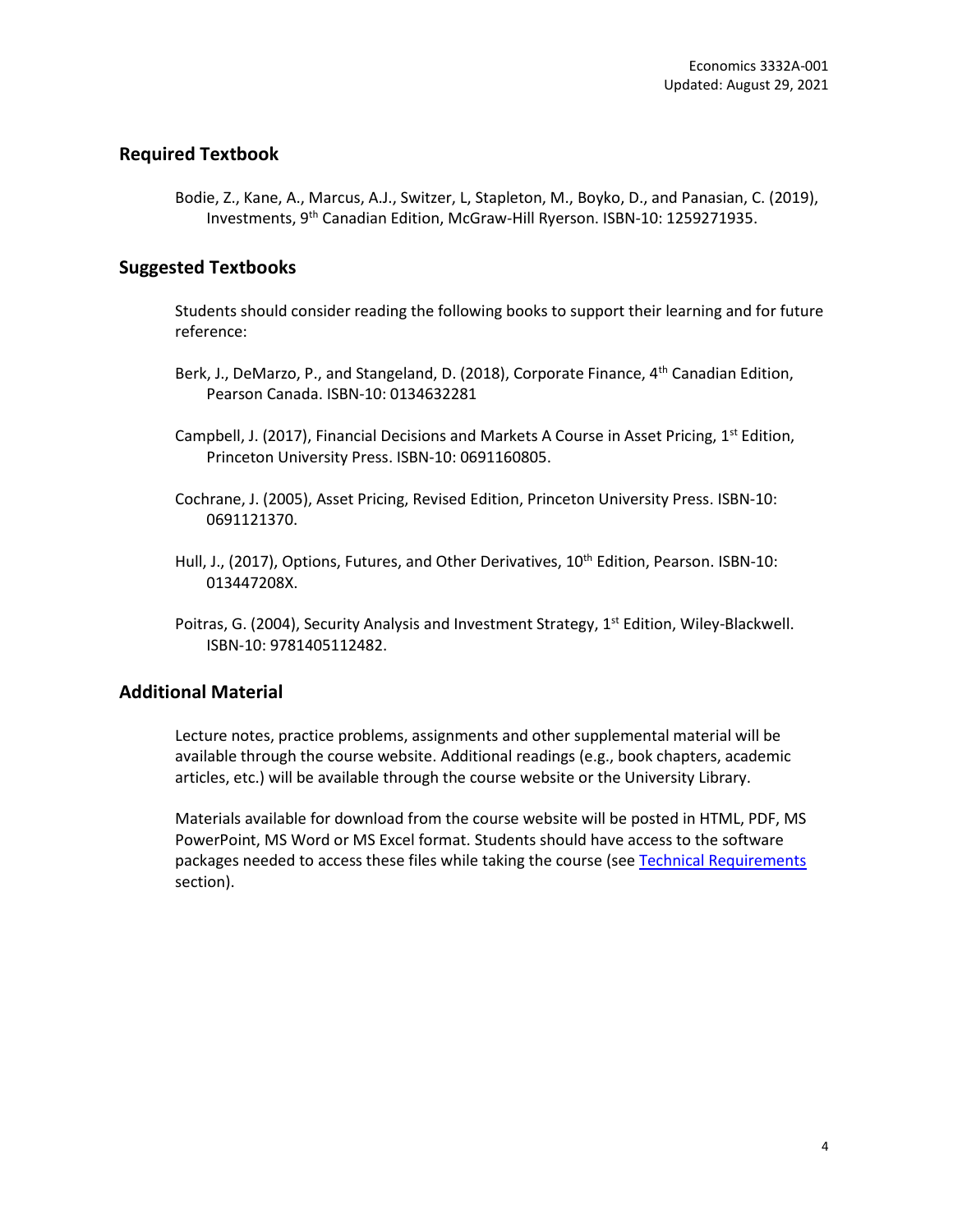# <span id="page-4-0"></span>**Method of Instruction**

**There will be one lecture per week delivered online via Zoom.** The zoom link will be distributed to registered students ahead of the first lecture. **Please note that only participants using UWO credentials will be given access to the lectures. Students are required to turn on their cameras during lectures.** If a student faces an extraordinary situation that makes using the camera impossible, the student must contact the instructor in advance to request special permission or different arrangements.

Lectures will consist of a combination of presentations and class discussions. In addition to the graded components of the course (se[e Grading](#page-6-0) section), a set of **required readings** will be assigned every week (see [Course Schedule and Readings](#page-12-0) section). **Students must complete all required readings prior to the lecture to which they are assigned.**

**Lectures are expected to be interactive and active participation is strongly encouraged and graded.** During lectures, the instructor will randomly select students to present a summary of the assigned readings. Students will be granted participation marks based on the quality of their summaries and class discussions.

**Please note that due to time constraints, not all assigned materials (e.g., readings, assignments, etc.) will be covered during the lectures. However, students are still responsible for studying these materials as they will be tested or included in the graded components of the course.**

# <span id="page-4-1"></span>**Attendance Requirements**

Students enrolled in the course are expected to attend all online lectures (see [Method of](#page-4-0)  [Instruction](#page-4-0) section) at the scheduled times (see [General Information](#page-0-0) section). **Please do not register in this course if you cannot attend the lectures at the scheduled times or if you do not have a computer with a working microphone and webcam.** 

**Lectures for this course will not be recorded or distributed to students. In addition, students are neither allowed to record nor allowed to distribute any lectures, class sessions, meetings, presentations, or any other course materials** (se[e Professionalism,](#page-10-0)  [Privacy and Copyright](#page-10-0) section).

**No special provisions will be made for students who miss a lecture**, except for those who have approved accommodations or a documented illness. Prior to registering in this course, students should understand that their absences could adversely affect their grades. **If a student misses three or more lectures, the student will forego all participation marks. If a student misses five or more lectures, the student will fail to complete the necessary work for assessing course performance and will receive a failing grade in the course** (unless an accommodation in accordance with University policies and procedures has been granted). Students will be considered to have attended a lecture only if they show up on time, remain connected for at least 150 minutes of the 180 minutes of each lecture, and keep their camera on during their entire attendance. **Students who cannot attend class regularly should not enroll in the course, and if they do, they do so at their own risk.**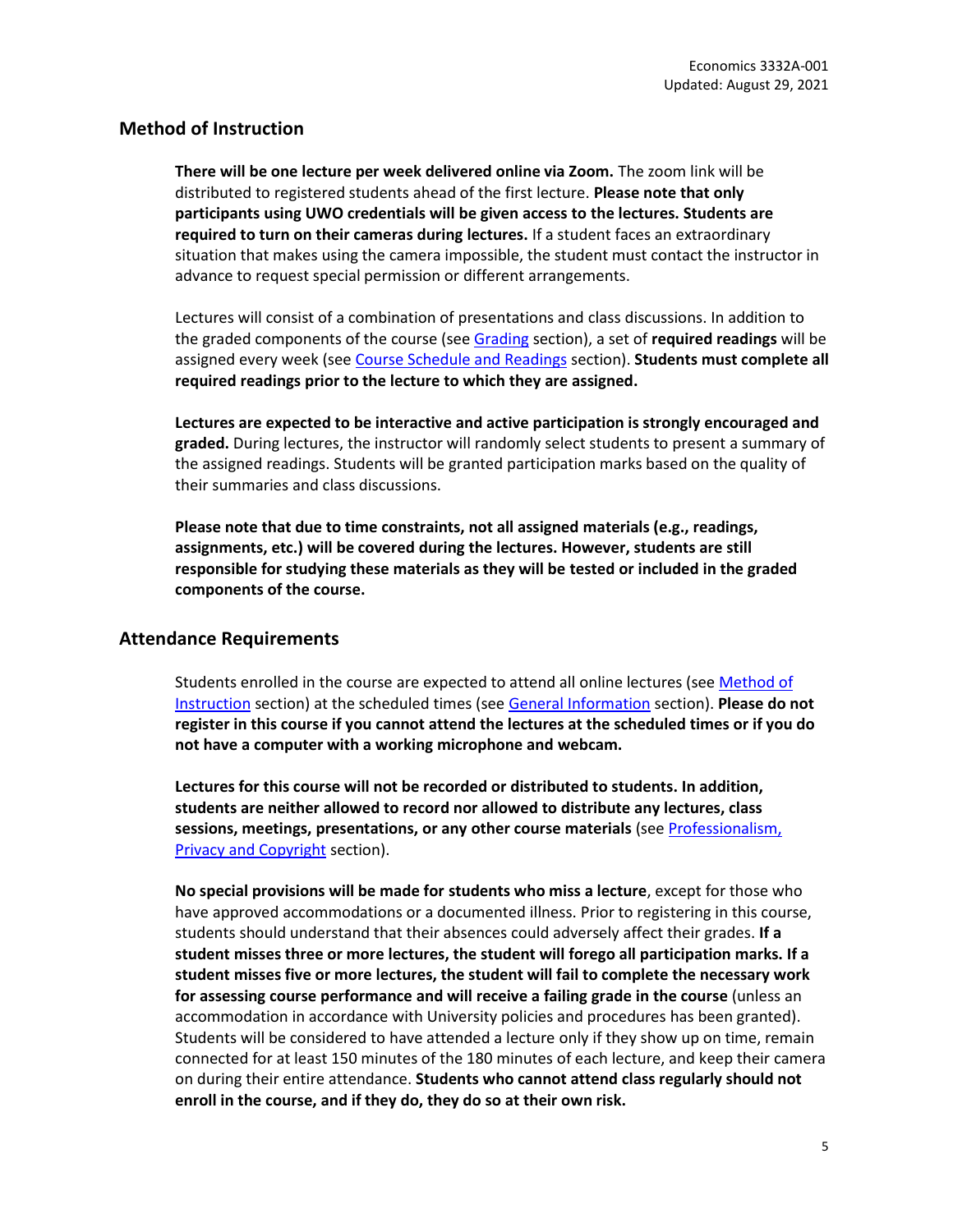# **Online Etiquette**

Some components of this course will involve online interactions. To ensure the best experience for all students, please honor the following rules of etiquette:

- Connect to class on time.
- Students are expected to have their camera on for the entire duration of the lecture (including testing periods), unless instructed otherwise.
- Use a desktop computer or laptop if possible (as opposed to a cell phone or tablet).
- Ensure that you are in a private location to protect the confidentiality of discussions.
- To minimize background noise, kindly mute your microphone for the entire class until you are invited to speak, unless directed otherwise.
- Unless invited by your instructor, do not share your screen in the meeting.

The course instructor will act as the moderator for the class and will deal with any questions from participants. To participate, please follow these guidelines:

- If you wish to speak, use the "raise hand" function and wait for the instructor to acknowledge you before beginning your comment or question.
- Remember to unmute your microphone and to make sure that your video camera is on before speaking.
- Self-identify when speaking.
- Remember to mute your microphone after speaking, unless directed otherwise.

Other general considerations:

- Keep in mind the different cultural and linguistic backgrounds of the students in the course.
- Be courteous toward the instructor, your colleagues, and authors whose work you are discussing.
- Be respectful of the diversity of viewpoints that you will encounter in the class and in your readings. The exchange of diverse ideas and opinions is part of the scholarly environment.
- Be professional and scholarly in all online postings. Cite the ideas of others appropriately.
- Note that disruptive behavior of any type during online classes, including inappropriate use of the chat function, is unacceptable.
- Students found guilty of Zoom-bombing a class or of other serious online offenses may be subject to disciplinary measures under the [Code of Student Conduct.](https://www.uwo.ca/univsec/pdf/board/code.pdf)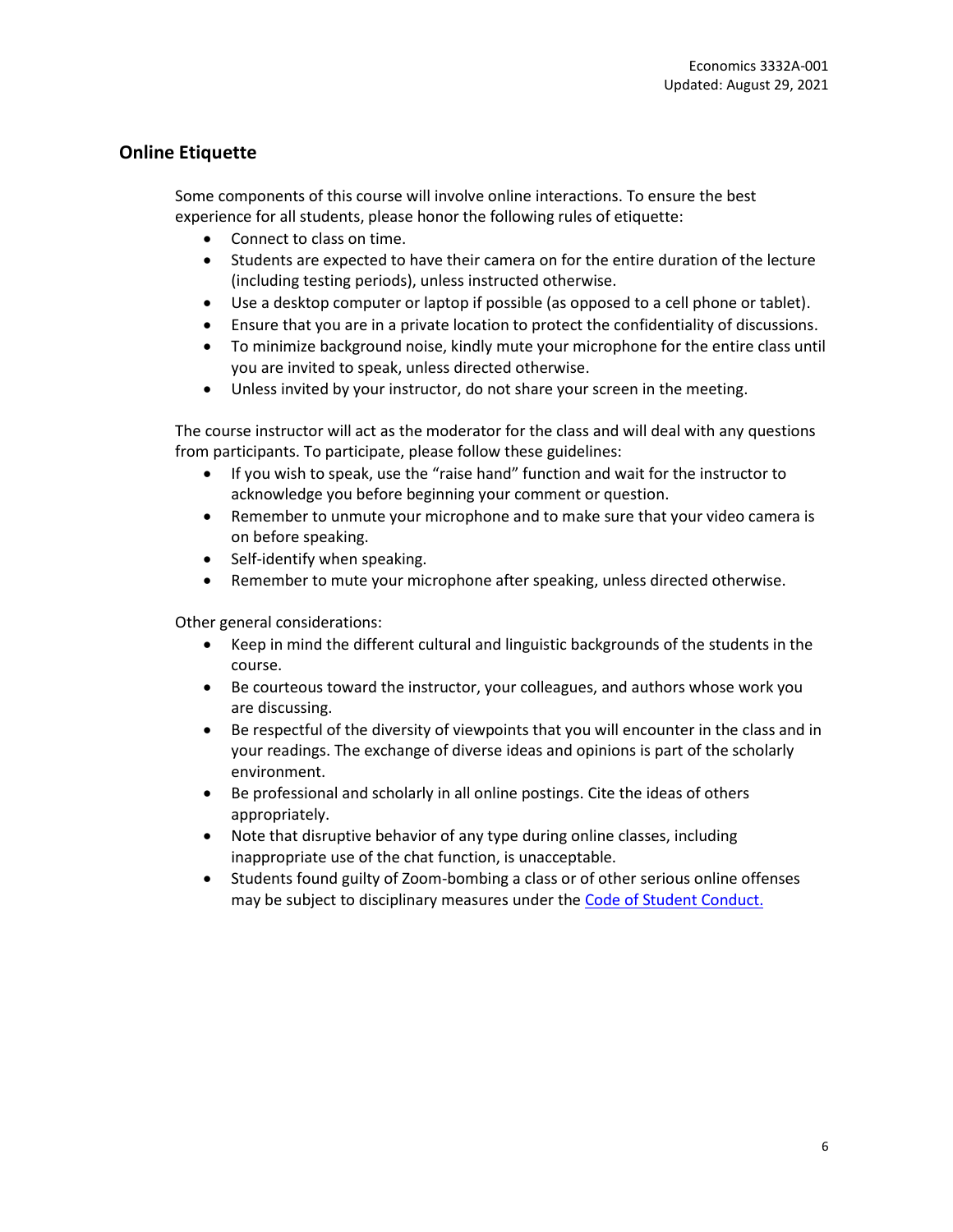# **Office Hours**

**All office hours will be held online via Zoom. The zoom link will be distributed to registered students after the first lecture.** 

**To facilitate coordination and the proper use of online resources, students are required to make an appointment 24hrs in advance if they plan to attend office hours.**

Students having difficulty understanding the course material are strongly encouraged to attend office hours as soon as possible to clarify their understanding. Most of the topics covered in the course require a clear understanding of concepts previously covered in class or in prerequisite and corequisite courses.

During office hours, the instructor will try to explain the concepts that need clarification. **For questions involving assignments, students are required to show that they have attempted to solve the assigned problems before the instructor provides any assistance. The instructor will not give the answers to any of the problems in the assignments prior to their due date.**

# **Communications**

Except for lectures and office hours, students should use email for communicating with the instructor. **Questions that require the explanation of complex concepts or typing equations should only be asked during office hours and will not be answered by email.**

**Emails will be answered within 24 hours during weekdays only.** Emails sent on Fridays or during the weekend will be answered the following Monday. Emails sent during a holiday, will be answered the next working day.

**Student emails should include the course code (i.e., Econ 3332) in the subject line and the student's full name and ID in the signature. The instructor will only answer emails from Western University accounts. Emails from third party accounts will be disregarded.**

# <span id="page-6-0"></span>**Grading**

| Participation                | 10%  |
|------------------------------|------|
| Assignments (4 Problem Sets) | 40%  |
| Quizzes (5)                  | 50%  |
| <b>Total</b>                 | 100% |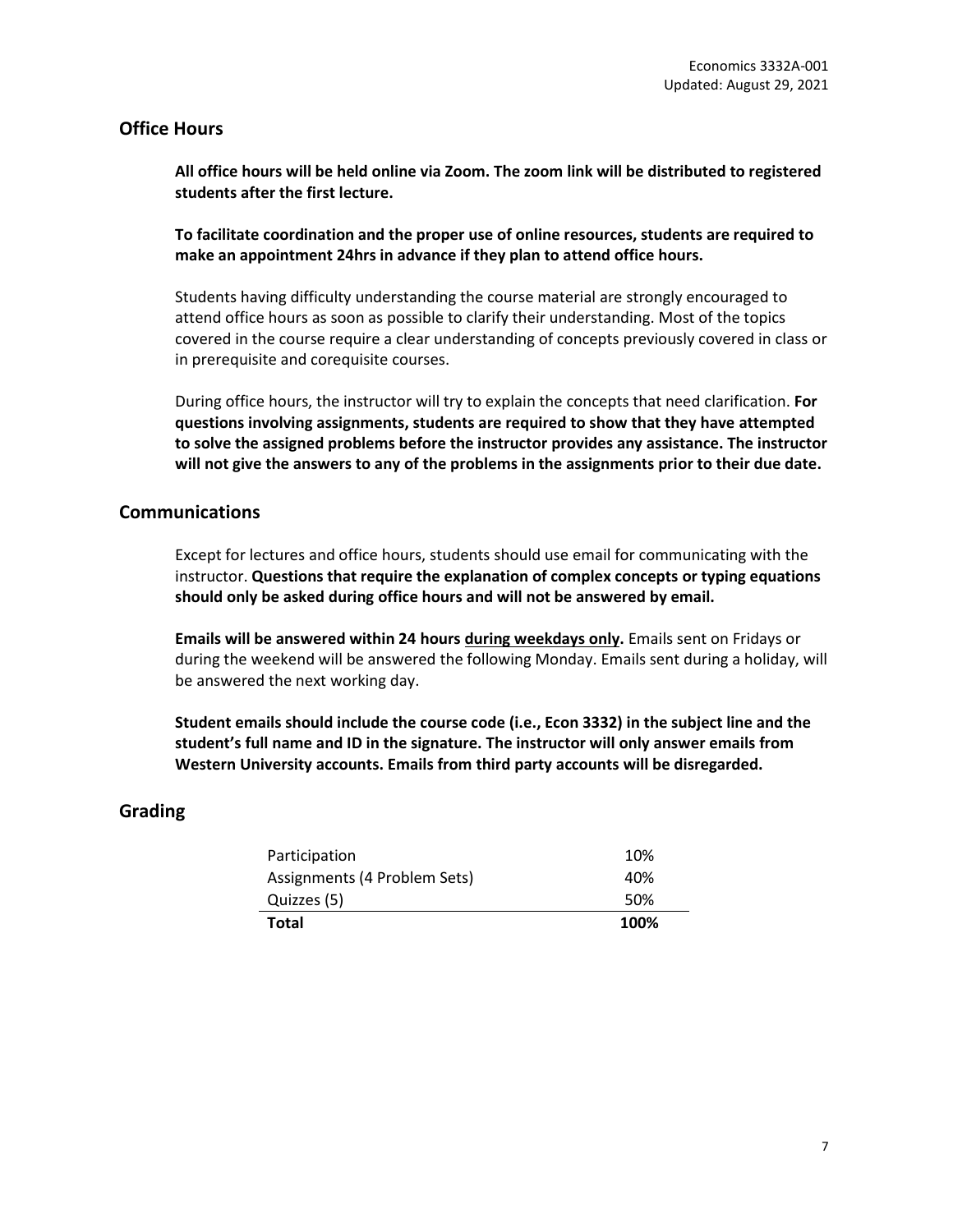# **Participation**

#### **Work type:**

• Individual

#### **Context:**

- Students are expected to actively contribute to class discussions.
- During each lecture, the instructor will randomly select a few students to present a summary of the assigned readings for that lecture or to answer questions related to the assigned readings.

#### **Evaluation:**

- Students will be evaluated based on the quality of their contributions to class discussions, as well as on their demonstrated ability to summarize, explain and apply the concepts covered in class and in the assigned readings.
- Students will have the option to complete a **Preliminary Math and Statistics Test (PMST)**  and to join a **Trading Simulation Competition (TSC)** during the first few weeks of the semester (se[e Course Schedule and Readings](#page-12-0) section). Students can accumulate participation marks by fully meeting the requirements specified for these activities. Additional instructions regarding the PMST and the TSC will be provided during the first lecture.
- **If a student misses three or more lectures, the student will forego all participation marks and will receive a grade of zero for this course component** (se[e Attendance](#page-4-1)  [Requirements](#page-4-1) section)

# **Assignments (4 Problem Sets)**

#### **Work type:**

• Groups (minimum 3 students, maximum 4 students)

#### **Context:**

- Students are required to **solve four problem sets in groups**.
- Students must register their groups by the deadline specified in the [Course Schedule and](#page-12-0)  [Readings](#page-12-0) section. To register a group, students must complete the *Group Registration Form* provided in the course website. Once completed, the communications representative of the group should submit the form by email to the instructor.
- Students may select their group members, but groups must remain unchanged throughout the duration of the course. Students not registered in a group by the registration deadline, will be placed in groups at random.
- **All assignments must be submitted by the beginning of the session when they are due** (se[e Course Schedule and Readings](#page-12-0) section). Students should check the course website regularly to know when a new assignment is posted and when it is due.
- **To submit an assignment, students are required to upload an electronic copy of their work to the course website**. **Assignments submitted by email will not be accepted.**
- Each assignment submission should include **a single PDF file** with answers to all problems (including all relevant work) and, if applicable, clear references to all appendixes or additional files used to solve each section (e.g., MS Excel spreadsheets, computer code,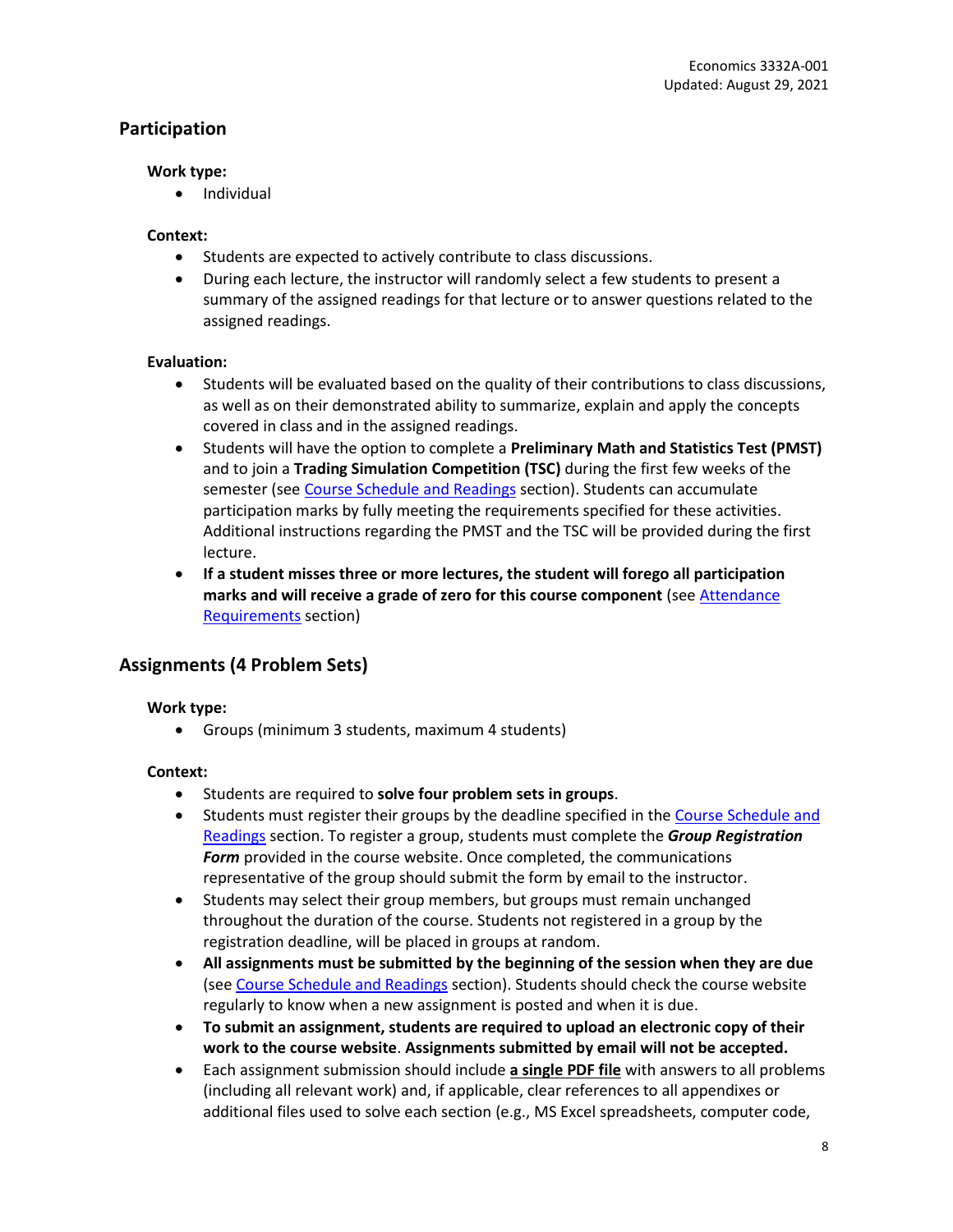etc.). All relevant files used to solve an assignment should be uploaded to the course website as part of a complete submission.

- **Assignments must be typed and include the** *Group Assignment Grading Sheet* **provided in the course website.** Equations and some calculations may be handwritten but all handwriting must be clear and legible. No marks will be given for work that is difficult to read or understand.
- Students should always keep copies of their assignments for their own records.
- Students are expected to know how to use MS Excel, which might be required for completing assignments and other graded components of this course. Other software packages (e.g., R, Matlab, Python, etc.) may be used but are not required.

#### **Evaluation:**

- Each assignment will be graded out of 100 marks.
- Each group will be graded based on the accuracy and style of its assignments.
- In addition, each student's individual contribution will be evaluated by other group members using the *Group Assignment Grading Sheet.* Instructions on how to use the *Group Assignment Grading Sheet* will be provided during the first lecture.
- Except for extenuating circumstances, where all students in a group are granted accommodation according to University policies and procedures (see the *Policy on Tests, Final Exams and on Missed Academic Responsibilities* below), **late assignments will not be accepted and will receive a grade of zero.**
- **Graded assignments will be returned to students within two weeks of their submission.**

#### **Quizzes**

#### **Work type:**

• Individual

#### **Context:**

- Students are required to write **five quizzes.**
- **Quizzes will take place during lectures.** Students are required to solve all quizzes during the time allotted in class and they must follow the Universit[y online proctoring guidelines,](https://www.uwo.ca/univsec/pdf/onlineproctorguidelines.pdf) which include keeping cameras on (with no background filters) during the entire quiz.
- **Quizzes are cumulative** and will cover all the material assigned up to and including the date of the quiz (i.e., class notes, assignments, problem sets and required readings).
- **Quizzes are closed-book and closed-notes assessments that must be solved individually.** Students who try to consult their textbooks, notes or other external resources while solving a quiz will likely run out of time and will not be able to complete the assessment.
- Students are only allowed to use the following materials when solving a quiz:
	- $\circ$  Personal computer to access the quiz through the course website (no other material or communications should be accessed with a computer or personal device)
	- o Pens, pencils, scrap paper and erasers
	- o Non-programmable calculators
	- o One required formula sheet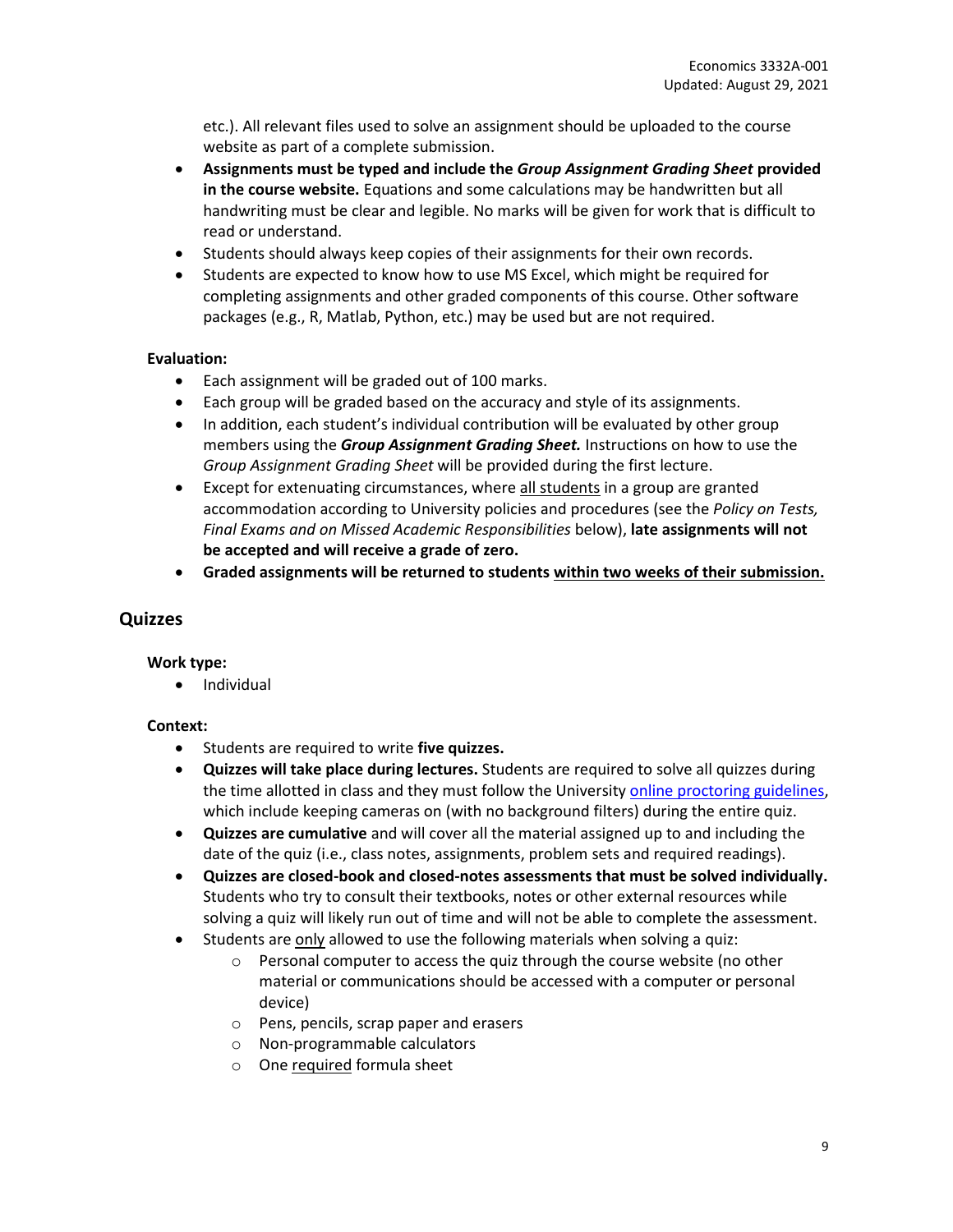- **The required formula sheets should only include formulas** (i.e., paragraphs, graphs, and other materials are not allowed). The formula sheet for quizzes 1 to 3 should not exceed one single-sided page. The formula sheet for quizzes 4 and 5 should not exceed one double-sided page. In both cases, a page refers to a letter size page  $(215.9 \times 279.4$ millimeters or  $8.50 \times 11.00$  inches). Violations will be subject to mark deductions.
- **Students are required to upload their formula sheets to the course website prior to the beginning of the lecture when a quiz is scheduled.** Failure to do so will result in mark deductions.
- **Formula sheets should be handwritten, uploaded individually and cannot be shared among students.**
- Students should check the course website regularly to confirm the date and time of each quiz (se[e Course Schedule and Readings](#page-12-0) section).

#### **Evaluation:**

- Each quiz will be graded out of 100 marks.
- Final course grades will be determined based on all five quizzes; that is, no quizzes will be dropped from the final grade calculation.
- Except for extenuating circumstances, where a student is granted accommodation according to University policies and procedures (see the *Policy on Tests, Final Exams and on Missed Academic Responsibilities* below), **late quizzes or quizzes not written during scheduled times will not be accepted and will receive a grade of zero.**
- **Grades will be uploaded in the course website within two weeks of the quiz date.**

# **Missing a Quiz or a Deadline**

#### **Quizzes:**

- **Missing a quiz without a documented justification and accommodation granted in accordance with University policies and procedures will result in a grade of zero for that component of the course.**
- In accordance with University policies, students unable to write a quiz because of illness or other circumstances beyond their control must contact the instructor in writing as soon as possible explaining the situation.
- If a student misses one quiz and has been granted accommodation in accordance with University policies and procedures, the student's final grade will be determined based on the performance of the four remaining quizzes (i.e., the missed quiz will be dropped from the final grade calculation).
- Students who miss a quiz and have been granted accommodation in accordance with University policies and procedures might be given longer or more difficult quizzes than those assigned to students who have not missed any quizzes. These modifications are needed to conduct a comprehensive assessment of the course material.
- **If a student misses two or more quizzes, the student will fail to complete the necessary work for assessing course performance and will receive a failing grade in the course** (unless an accommodation in accordance with University policies and procedures has been granted).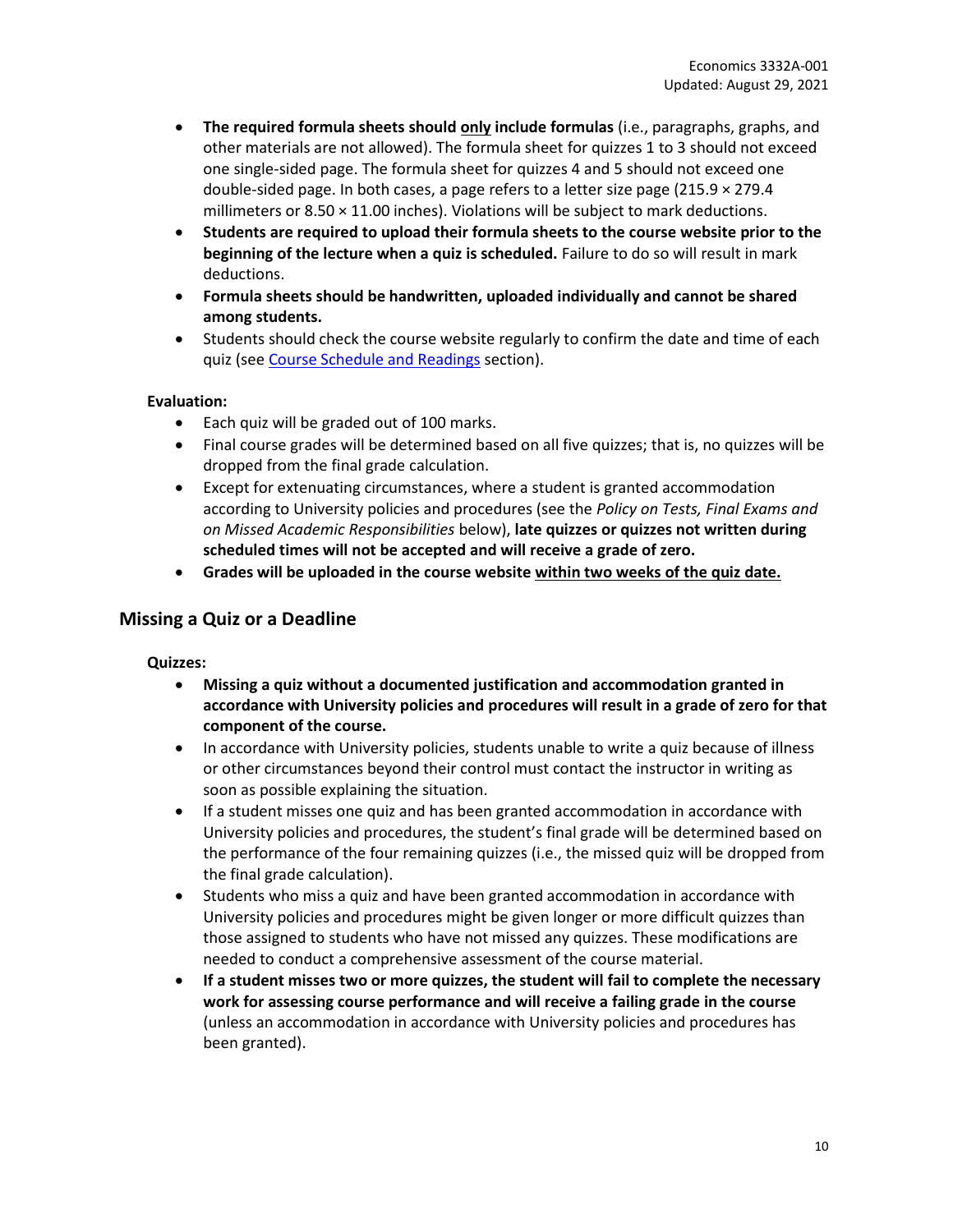#### **Assignments:**

- **Missing a deadline will result in obtaining a grade of zero in the corresponding course component.**
- If students are in a situation where they cannot meet a deadline, they should **contact the instructor at least 24hrs prior to the deadline** to discuss a possible extension. Extensions are only granted in special circumstances and when the student has been granted accommodation in accordance with University policies and procedures (see the *Policy on Tests, Final Exams and on Missed Academic Responsibilities* below).
- **If a student misses two or more assignments, the student will fail to complete the necessary work for assessing course performance and will receive a failing grade in the course** (unless an accommodation in accordance with University policies and procedures has been granted).

# **Appealing a Grade**

#### **Assignments and Quizzes:**

- If students disagree with the grade obtained in an assignment or a quiz, they should submit an email to the instructor with a request to get their assignment or quiz regraded.
- Regrading requests should state why the grade should be reviewed and they must be submitted no later than one week after the grade for the assignment or quiz in question is released to students. Except as allowed b[y university academic appeals policies,](https://www.uwo.ca/univsec/pdf/academic_policies/appeals/appealsundergrad.pdf) no claims will be accepted after this period.

# <span id="page-10-0"></span>**Professionalism, Privacy and Copyright**

#### **Professionalism:**

• Students are expected to behave honestly and professionally, and to follow the [Student](https://www.uwo.ca/univsec/pdf/board/code.pdf)  [Code of Conduct.](https://www.uwo.ca/univsec/pdf/board/code.pdf)

#### **Privacy and Copyright:**

- All lectures and all course materials, including discussions, lecture notes, presentations, supplementary notes, outlines, syllabi, etc. are **protected by copyright**.
- Students may take written notes of the materials covered in class for their own educational purposes only. Any other type of information recording, data transfer or sharing is not allowed. Students are also not allowed to distribute their written notes or any other course materials publicly or for commercial purposes without the written consent of the course instructor.
- **Except for the course instructor, participants in this course are NOT allowed to record or distribute any audio, video or any other type of medium or information relating to the course, including lectures, class sessions, meetings, presentations, assignments, readings, lecture notes, or any other course materials.** No student, Teaching Assistant, or any other person or entity may record (or allow others to record), reproduce (or allow others to reproduce), post (or allow others to post) or distribute (or allow others to distribute) lectures, class sessions, meetings, presentations, lecture notes, wiki material, or any other course materials publicly or for commercial purposes without the written consent of the course instructor.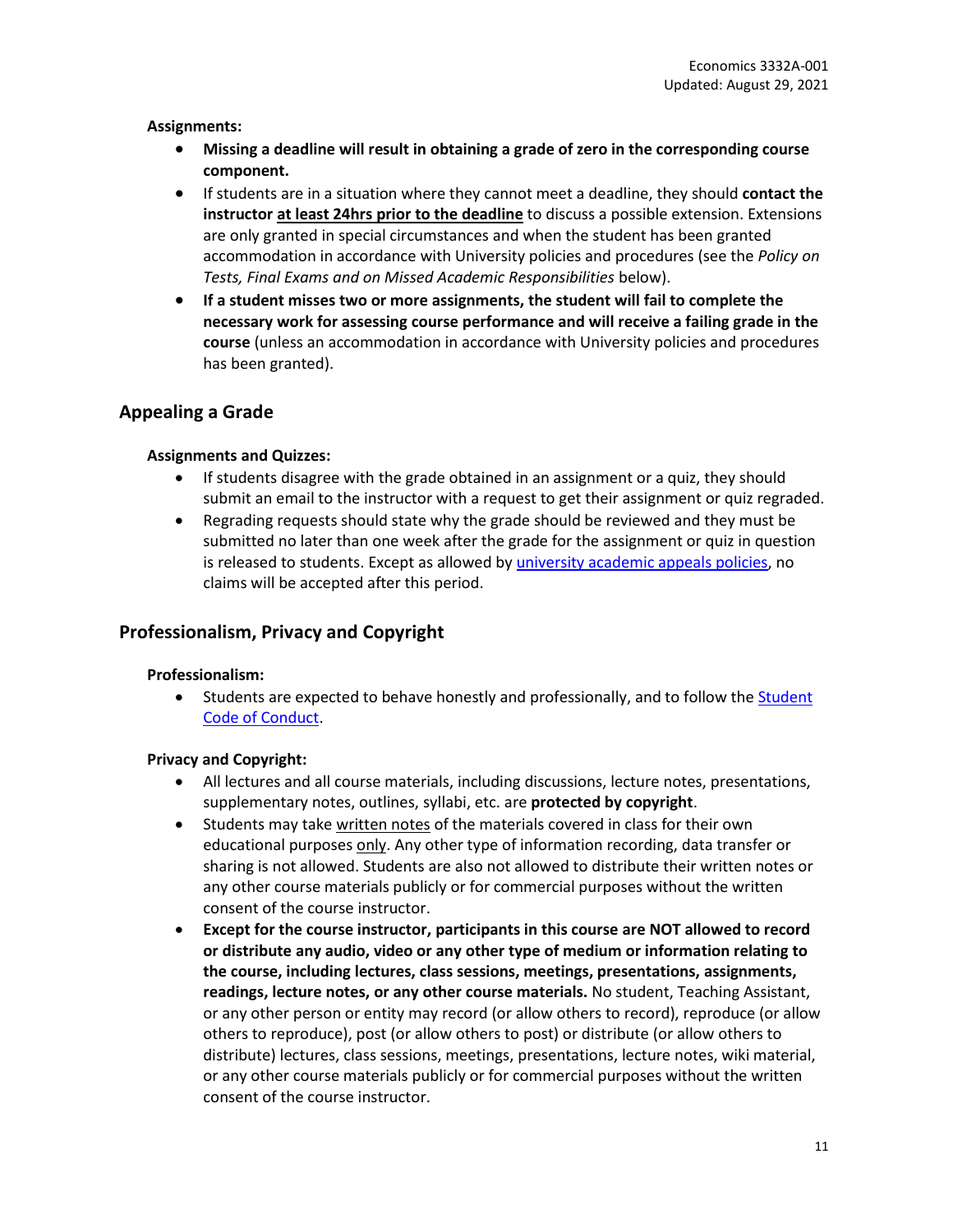# **Revisions**

### **Changes to the Course Syllabus:**

- Every effort has been taken to make the information in this document as complete and as consistent as possible. However, **the instructor reserves the right to modify the course syllabus or required materials at his discretion.**
- If this document is changed, the instructor will communicate the changes to students registered in the course by email and an updated version of the syllabus will be posted on the course website.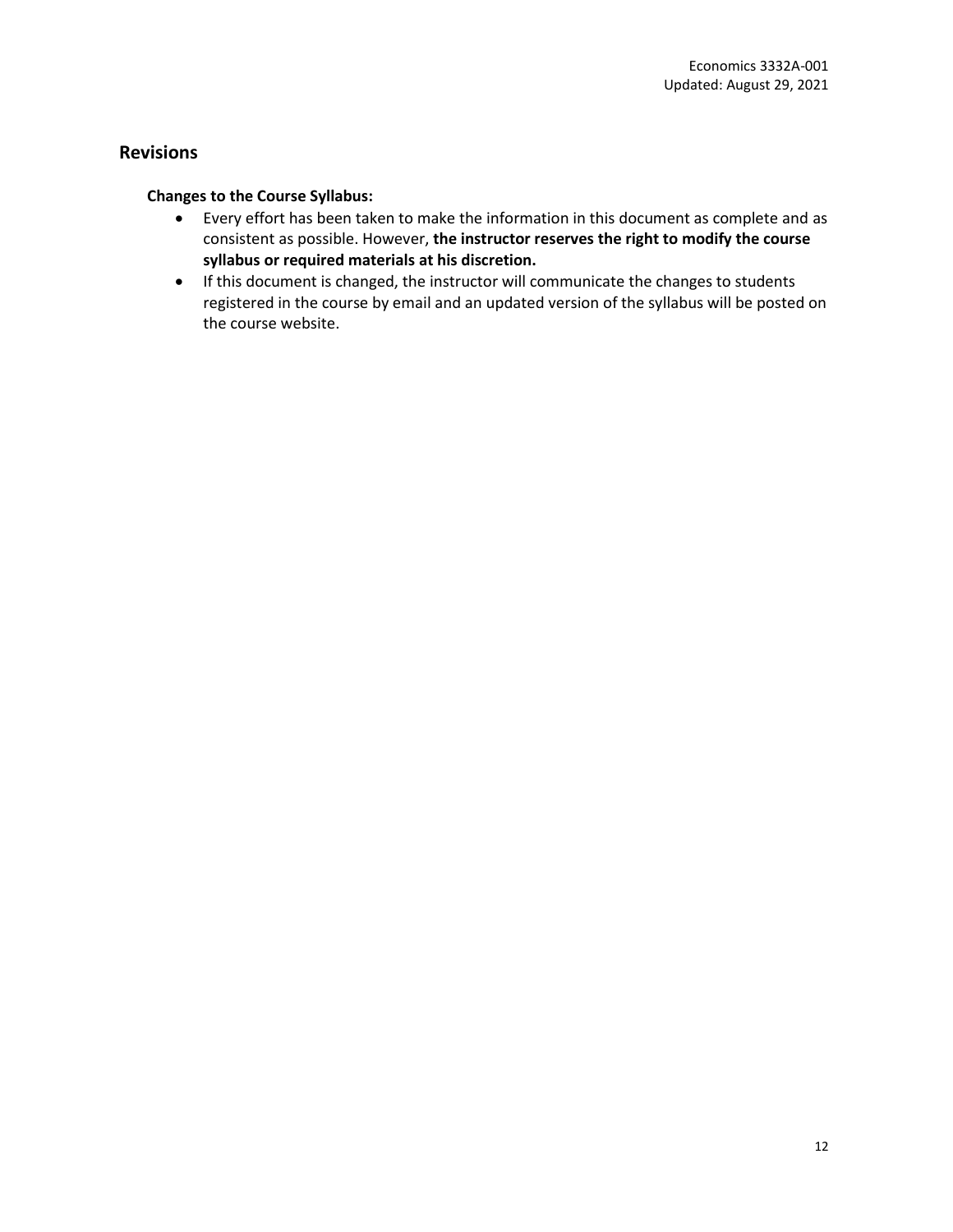| Week           | <b>Dates</b>     | <b>Topics</b>                                                                                    | Required<br><b>Readings</b>  | <b>Notes</b>                                                                   |
|----------------|------------------|--------------------------------------------------------------------------------------------------|------------------------------|--------------------------------------------------------------------------------|
| $\mathbf{1}$   | Sep 8            | Introduction:<br>The Investment Environment<br>in Securities Markets                             | Ch.1, $2^*$ , $3^*$<br>and 4 |                                                                                |
| 2              | Sep 15           | Risk, Return<br>and the Historical Record                                                        | Ch.5                         | Quiz 1<br>Due: Math Pre-Test and<br><b>Group Registration Form</b><br>(Sep 17) |
| 3              | Sep 22           | Risk, Return<br>and the Historical Record                                                        | Ch.5                         | Due: A1                                                                        |
| 4              | Sep 29           | Capital Allocation<br>to Risky Assets                                                            | Ch.6                         | <b>TSC Registration Deadline</b><br>(Oct 1)                                    |
| 5              | Oct 6            | <b>Optimal Risky Portfolios</b>                                                                  | Ch.7, 9                      | <b>Quiz 2</b>                                                                  |
| 6              | Oct 13           | The CAPM and Index Models                                                                        | Ch.9, 8                      |                                                                                |
| $\overline{7}$ | Oct 20           | The CAPM and Index Models                                                                        | Ch.9, 8                      | Due: A2                                                                        |
| 8              | Oct 27           | Multifactor Models and the APT                                                                   | Ch. 10                       | Quiz 3                                                                         |
| 9              | Nov <sub>3</sub> | Fall Reading Week   Classes suspended                                                            |                              |                                                                                |
| 10             | <b>Nov 10</b>    | The EMH, Behavioural Finance, and<br><b>Empirical Evidence on Security Returns</b>               | Ch. 11, 12*<br>and $13$      | Due: A3                                                                        |
| 11             | <b>Nov 17</b>    | <b>Bond Prices and Yields</b>                                                                    | Ch. 14                       | Quiz 4                                                                         |
| 12             | <b>Nov 24</b>    | The Term Structure<br>of Interest Rates                                                          | Ch. 15                       |                                                                                |
| 13             | Dec 1            | <b>Managing Bond Portfolios</b>                                                                  | Ch.16                        | Due: A4                                                                        |
| 14             | Dec 8            | <b>Managing Bond Portfolios</b><br>If time permits, Overview of<br><b>Derivatives Securities</b> | Ch.16                        | Quiz 5                                                                         |

# <span id="page-12-0"></span>**Course Schedule and Readings<sup>1</sup>**

<sup>1</sup> This schedule is tentative and subject to change. See the course website for additional readings and updates.

\* Assigned for self-study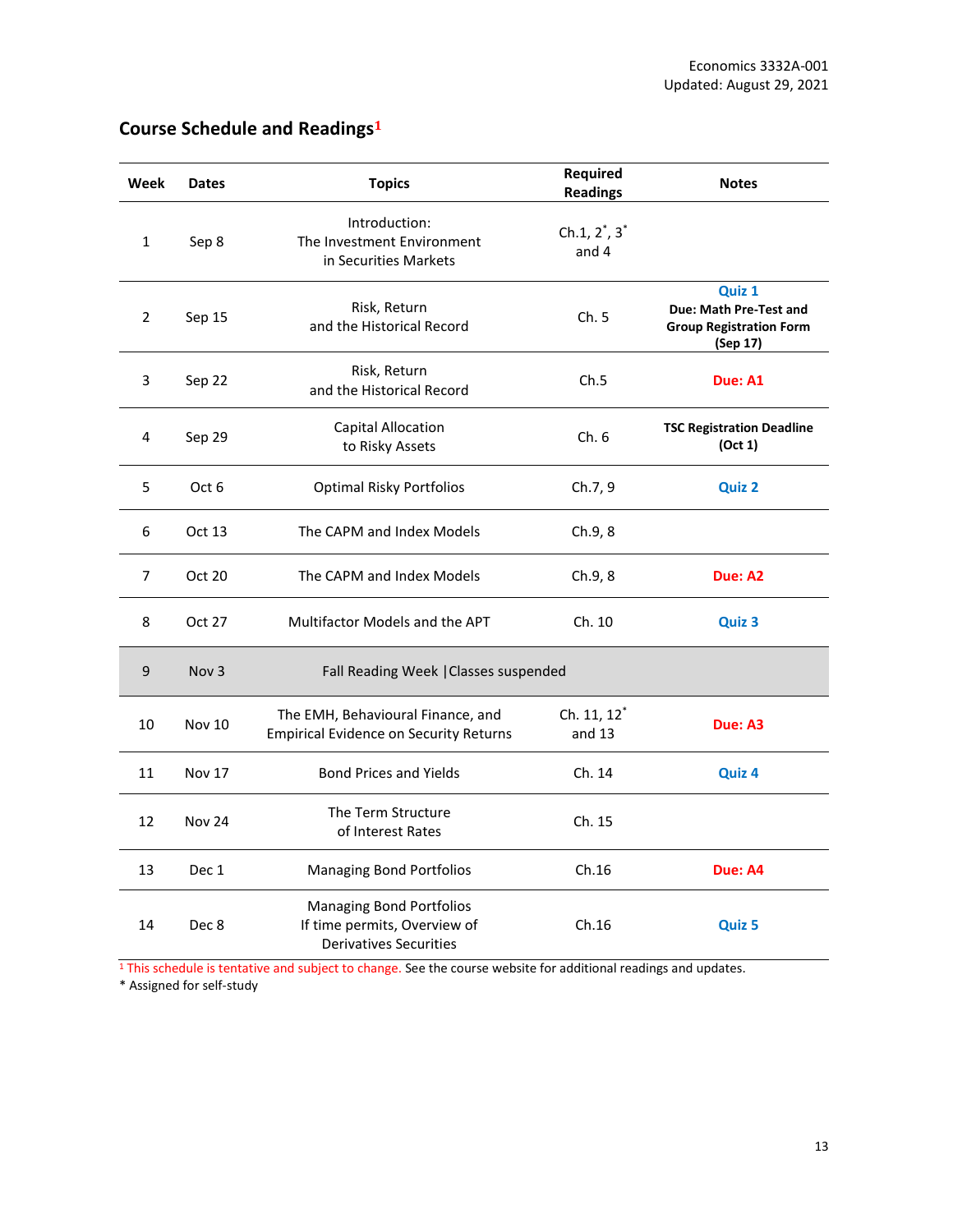# **Please Note Department & University Policies for Fall 2021**

The University expects all students to take responsibility for their own Academic Programs. Students should also check their registration to ensure they are enrolled in the correct courses.

- 1. **Guidelines, policies, and your academic rights and responsibilities** are posted online in the current Western Academic Calendar at[: http://westerncalendar.uwo.ca](http://westerncalendar.uwo.ca/). Claiming that "you didn't know what to do" is not an acceptable excuse for not following the stated policies and procedures.
- 2. Students must familiarize themselves with the **"Rules of Conduct for Examinations"** [http://www.uwo.ca/univsec/pdf/academic\\_policies/exam/administration.pdf.](http://www.uwo.ca/univsec/pdf/academic_policies/exam/administration.pdf)
- 3. **Cheating as an academic offence:** Students are responsible for understanding what it means to "cheat." The Department of Economics treats cheating incidents very seriously and will investigate any suspect behavior. Students found guilty will incur penalties that could include a failing grade or being barred from future registration in other Economics courses or programs. The University may impose further penalties such as suspension or expulsion.
- 4. **Plagiarism:** Students must write their essays and assignments in their own words. When taking an idea/passage from another author, it must be acknowledged with quotation marks where appropriate and referenced with footnotes or citations. Plagiarism is an academic offence (see Scholastic Discipline for Undergraduate Students in the Western Calendar at [http://westerncalendar.uwo.ca/PolicyPages.cfm?Command=showCategory&PolicyCategoryID=1](http://westerncalendar.uwo.ca/PolicyPages.cfm?Command=showCategory&PolicyCategoryID=1&SelectedCalendar=Live&ArchiveID=#Page_20) [&SelectedCalendar=Live&ArchiveID=#Page\\_20\)](http://westerncalendar.uwo.ca/PolicyPages.cfm?Command=showCategory&PolicyCategoryID=1&SelectedCalendar=Live&ArchiveID=#Page_20).

Western University uses software to check for plagiarism and students may be required to electronically submit their work. Those found guilty will be penalized as noted in point 3.

- 5. It is a Department of Economics policy that **NO** assignments be dated, stamped or accepted by staff. Students must submit assignments to the instructor.
- 6. **Appeals**: University policies and procedures for appealing a mark can be found in the Student Academic Appeals section in the current Western Academic Calendar at: [http://westerncalendar.uwo.ca/PolicyPages.cfm?Command=showCategory&PolicyCategoryID=1](http://westerncalendar.uwo.ca/PolicyPages.cfm?Command=showCategory&PolicyCategoryID=1&SelectedCalendar=Live&ArchiveID=#Page_14) [&SelectedCalendar=Live&ArchiveID=#Page\\_14.](http://westerncalendar.uwo.ca/PolicyPages.cfm?Command=showCategory&PolicyCategoryID=1&SelectedCalendar=Live&ArchiveID=#Page_14) **Please note the relevant deadlines.**

Department of Economics procedures for appealing a mark can be found here: [https://economics.uwo.ca/undergraduate/program\\_counselling/responsibilities\\_policies.html#ap](https://economics.uwo.ca/undergraduate/program_counselling/responsibilities_policies.html#appeals) [peals.](https://economics.uwo.ca/undergraduate/program_counselling/responsibilities_policies.html#appeals) The Department will not consider an appeal unless an attempt has been made to settle the matter with the instructor first. Students who remain dissatisfied with the outcome may proceed to submit an appeal to [econugrd@uwo.ca.](mailto:econugrd@uwo.ca) Please follow the instructions and use the appeal form shown in the above link.

7. **Systematic adjustments of a class grade distribution** (either up or down) can occur in Economics courses. The fact that grades have been adjusted is **not** grounds for an appeal.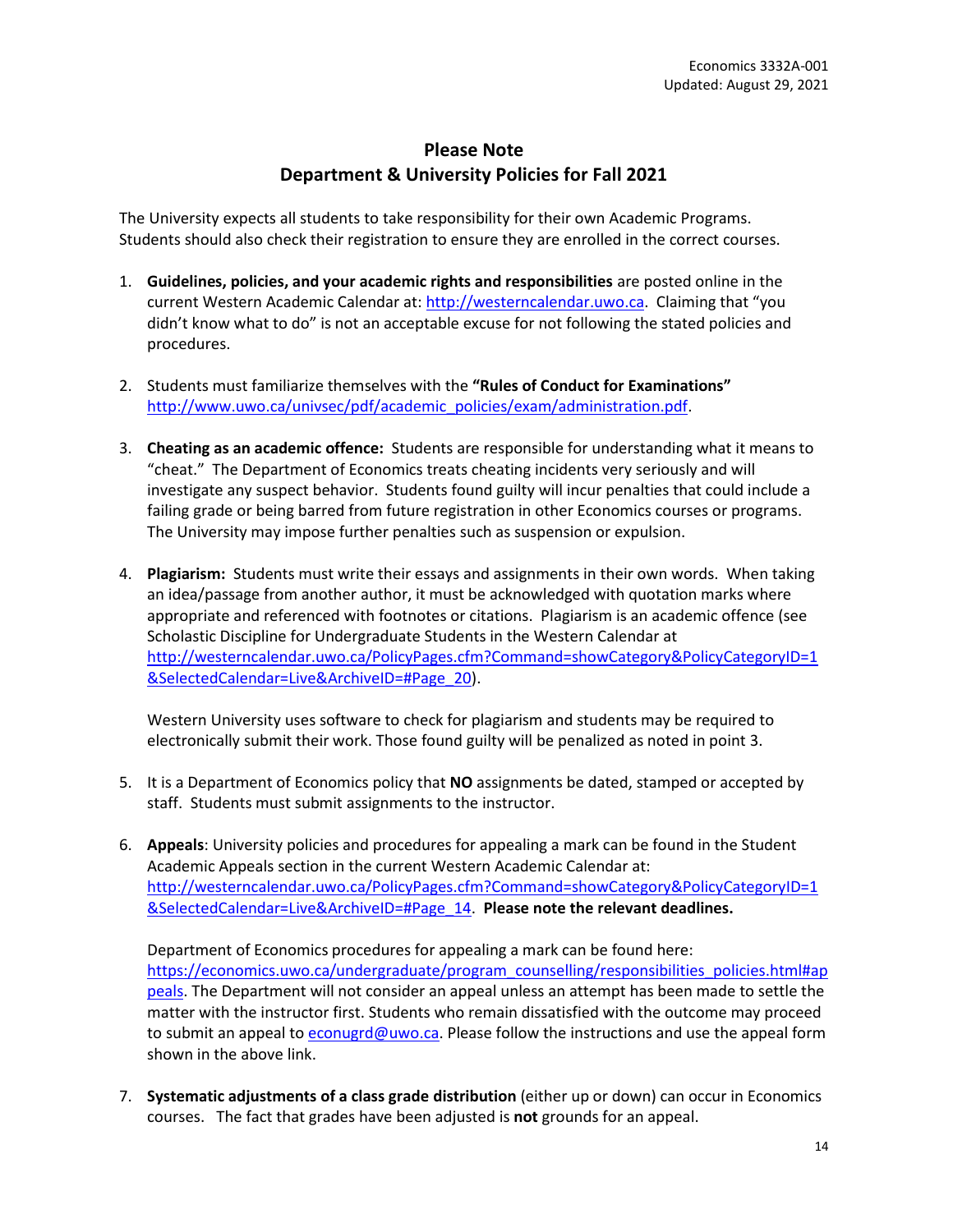#### 8. Note the following **add and drop deadlines**:

Deadline to add a first term half course: **Thursday September 16, 2021** Deadline to drop a first term half course: **Friday November 12, 2021**

#### **Policy Regarding Makeup Tests and Final Examinations**

Faculty of Social Science policy states that oversleeping or misreading an exam schedule is NOT grounds for a makeup. This rule applies to midterm and final exams in the Department of Economics.

#### **Policies Regarding Academic Accommodation**

- The Faculty of Social Science's policies on academic accommodation are found at [http://counselling.ssc.uwo.ca/procedures/having\\_problems/index.html.](http://counselling.ssc.uwo.ca/procedures/having_problems/index.html)
- **Accommodation for Students with Disabilities:** Students with disabilities or accessibility challenges sho uld work with Accessible Education (formerly SSD, see [http://academicsupport.uwo.ca/accessible\\_education/index.html\)](http://academicsupport.uwo.ca/accessible_education/index.html), which provides recommendations for accommodation based on medical documentation or psychological and cognitive testing. The accommodation policy can be found here: **Academic** [Accommodation for Students with Disabilities.](https://www.uwo.ca/univsec/pdf/academic_policies/appeals/Academic%20Accommodation_disabilities.pdf)
- **Rewriting Exams and Retroactive Reweighting are NOT Permitted:** Students who proceed to write a test or examination must be prepared to accept the mark. Rewriting tests or examinations, or retroactive reweighting of marks, is **not** permitted. Self-Reported Absences cannot be used once a student has proceeded to start to write a test or exam.
- **Self-Reported Absences:** Students will have two opportunities during the fall and winter terms to receive academic consideration if they self-report a missed assessment using the online self-reported absence portal, provided the following conditions are met: the assessment is missed due to an absence of no more than 48 hours in duration, and the assessment for which consideration is being sought is worth 30% or less of the student's final grade. Students are expected to contact their instructors within 24 hours of the end of the period of the self-reported absence, unless noted otherwise on the syllabus. Students are not able to use the self-reporting option in the following circumstances:
	- for exams scheduled by the Office of the Registrar (e.g., final exams)
	- absence of a duration greater than 48 hours
	- assessments worth more than 30% of the student's final grade
	- if the student has opened or started the test or exam
	- if a student has already used the self-reporting portal twice during the fall/winter terms

If the conditions for a Self-Reported Absence are *not* met, students will need to provide a Student Medical Certificate (SMC) if the absence is medical or provide appropriate documentation if there are compassionate grounds for the absence in question. Students are